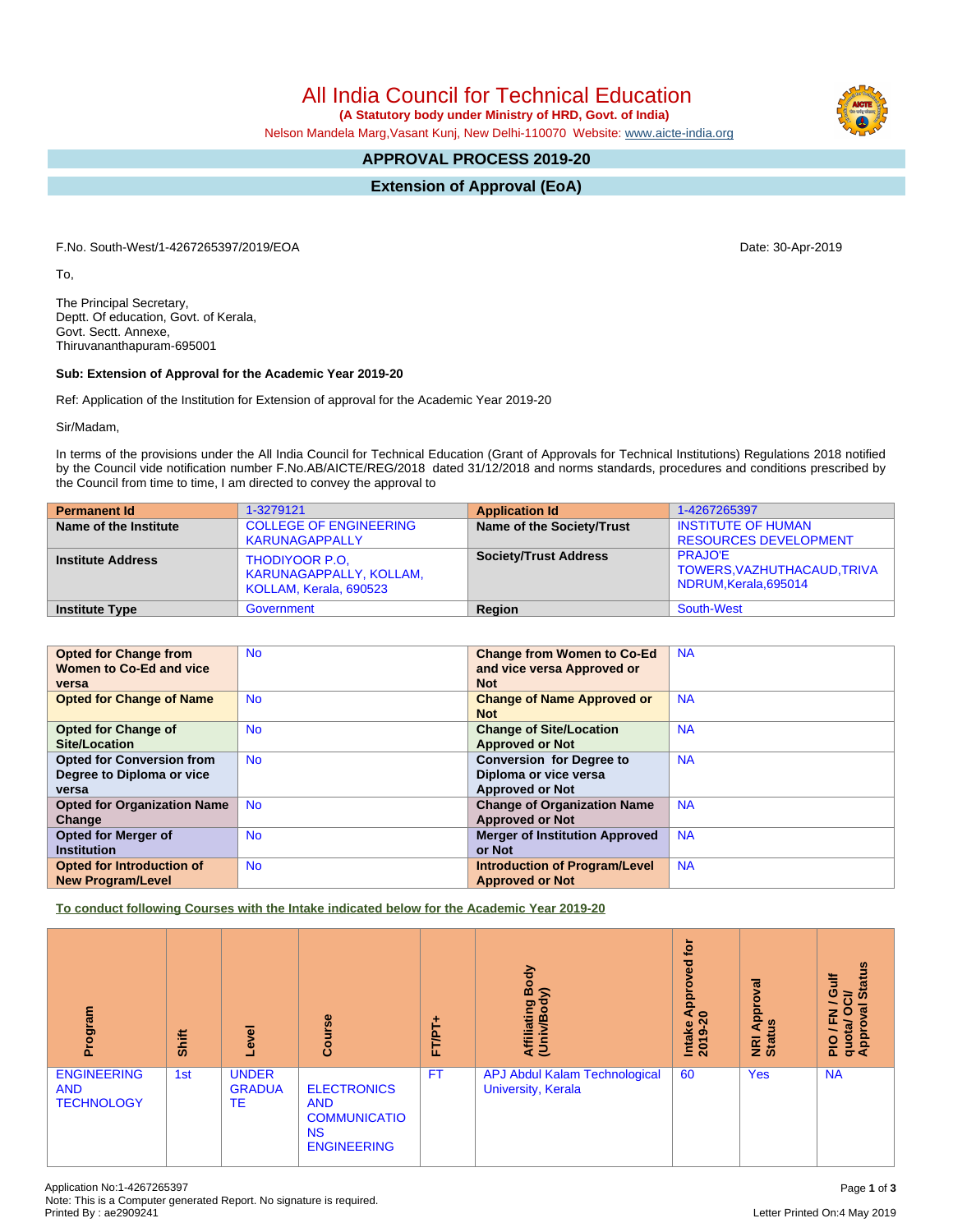| <b>ENGINEERING</b><br><b>AND</b><br><b>TECHNOLOGY</b> | 1st | <b>UNDER</b><br><b>GRADUA</b><br>ТE       | <b>COMPUTER</b><br><b>SCIENCE AND</b><br><b>ENGINEERING</b>                 | FT.       | <b>APJ Abdul Kalam Technological</b><br>University, Kerala | 60 | <b>Yes</b> | <b>NA</b> |
|-------------------------------------------------------|-----|-------------------------------------------|-----------------------------------------------------------------------------|-----------|------------------------------------------------------------|----|------------|-----------|
| <b>ENGINEERING</b><br><b>AND</b><br><b>TECHNOLOGY</b> | 1st | <b>UNDER</b><br><b>GRADUA</b><br>TE       | <b>ELECTRICAL</b><br><b>AND</b><br><b>ELECTRONICS</b><br><b>ENGINEERING</b> | <b>FT</b> | <b>APJ Abdul Kalam Technological</b><br>University, Kerala | 60 | <b>Yes</b> | <b>NA</b> |
| <b>ENGINEERING</b><br><b>AND</b><br><b>TECHNOLOGY</b> | 1st | <b>POST</b><br><b>GRADUA</b><br>TE        | <b>IMAGE</b><br><b>PROCESSING</b>                                           | <b>FT</b> | <b>APJ Abdul Kalam Technological</b><br>University, Kerala | 24 | <b>Yes</b> | <b>NA</b> |
| <b>ENGINEERING</b><br><b>AND</b><br><b>TECHNOLOGY</b> | 1st | <b>POST</b><br><b>GRADUA</b><br><b>TE</b> | <b>SIGNAL</b><br><b>PROCESSING</b>                                          | <b>FT</b> | <b>APJ Abdul Kalam Technological</b><br>University, Kerala | 24 | <b>Yes</b> | <b>NA</b> |

+FT –Full Time,PT-Part Time

# Punitive Action against the Institute

In case of any differences in content in this Computer generated Extension of Approval Letter, the content/information as approved by the Executive Council / General Council as available on the record of AICTE shall be final and binding.

Strict compliance of Anti-Ragging Regulation: - Approval is subject to strict compliance of provisions made in AICTE Regulation notified vide F. No. 37- 3/Legal/AICTE/2009 dated July 1, 2009 for Prevention and Prohibition of Ragging in Technical Institutions. In case Institution fails to take adequate steps to Prevent Ragging or fails to act in accordance with AICTE Regulation or fails to punish perpetrators or incidents of Ragging, it will be liable to take any action as defined under clause 9(4) of the said Regulation.

### **It is mandatory to comply all the essential requirements as given in APH 2019-20(appendix 6)**

NOTE: If the State Government / UT / DTE / DME has a reservation policy for admission in Technical Education Institutes and the same is applicable to Private & Self-financing Technical Institutions, then the State Government / UT/ DTE / DME shall ensure that 10 % of Reservation for EWS would be operational from the Academic year 2019-20 without affecting the percentage reservations of SC/ST/OBC/General . However, this would not be applicable in the case of Minority Institutions referred to the clause (1) of Article 30 of **Constitution of India.**

> **Prof. A.P Mittal Member Secretary, AICTE**

Copy to:

- **1. The Director Of Technical Education\*\*, Kerala**
- **2. The Registrar\*\*,** Apj Abdul Kalam Technological University, Kerala
- **3. The Principal / Director,** College Of Engineering Karunagappally Thodiyoor P.O, Karunagappally, Kollam, Kollam, Kerala,690523

### **4. The Secretary / Chairman,**

Institute Of Human Resources Development Prajo'E Towers. Vazhuthacaud,Trivandrum, Kerala,695014